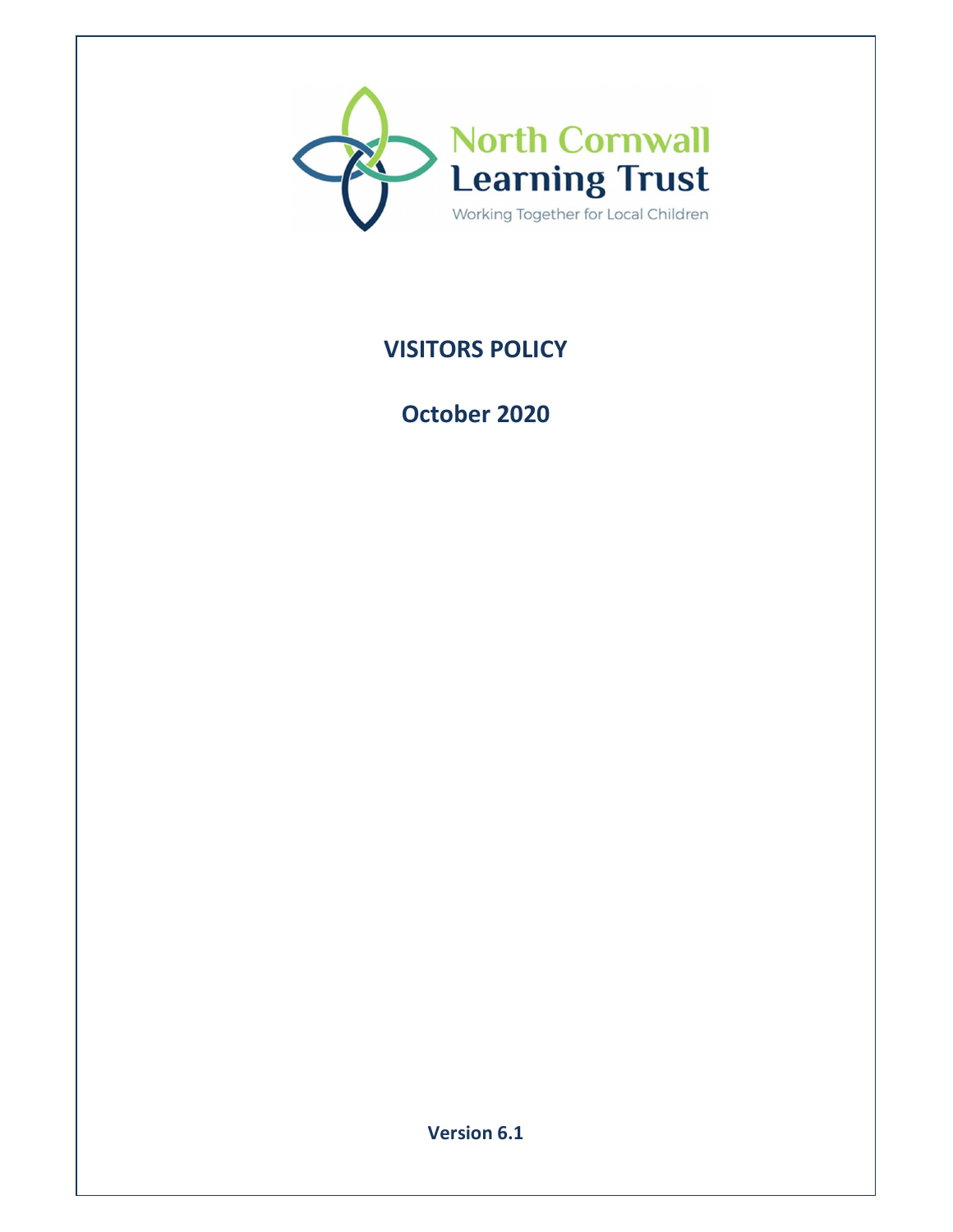#### **Visitor Protocols**

North Cornwall Learning Trust is a multi-academy trust comprising Camelford School, Otterham School, Sir James Smith's School, St Breward School and St Teath School. This policy applies to all schools in the trust.

The first impression that visitors have of our schools is very important and they will want to see that each school operates in a professional manner and that pupils and staff are in a safe environment. The protocols below apply to Visitors, Trustees, Governors and Staff.

#### **Welcome**

Our schools work with parents, members of the community, outside agencies and businesses. Visitors to our schools are important**.** We hope you enjoy your visit, and the hospitality shown by staff and pupils alike.

The school has many visitors during the course of the day and it has legal obligations to fulfil in managing this, both for the well-being of visitors themselves, and also of pupils and staff. As schools, we have a statutory duty regarding safeguarding of children, and we take this responsibility seriously.

# **1.0 Protocol for Visitors**

A visitor is defined as any person seeking to enter school premises, who is not a pupil currently enrolled at the school or an employee of the NCLT. This will therefore include trustees, governors, contractors, volunteers, visiting ex-pupils, work experience placements and ITT placements.

Please will all visitors therefore:

- Park in the designated 'visitors' car parking bays. (If this is not possible, please park in an available bay and report that to reception). Please note that when visiting Camelford Primary School, access to parking is via the entrance shared with Camelford Leisure Centre.
- On arrival in school, use the main school entrance and report and sign in at reception, showing proof of identity
- Wear a visitors' badge which is issued at reception. This should be worn at all times.
- Read the visitors' induction pack issued at reception.
- Wait in the seated area in reception until collected by the relevant member of staff
- Ensure that at all points during the day, you are accompanied by the member of staff who has invited you in
- Use only the toilets designated for staff use when needed
- Sign out at reception on leaving the school, returning the visitors' badge
- Should there be a fire evacuation, the member of staff you are with will accompany you out of the building and to the visitor assembly point (details in induction pack)
- Ensure mobile phones are not used for taking pictures or recording sound whilst on school premises

#### **1.1 Exemption to Visitor Protocols:**

Parents/carers or visitors who have been invited to visit the school as part of a scheduled open house, special event, scheduled performance by students or adults in organised and school approved activities during out of school hours are exempt from these requirements.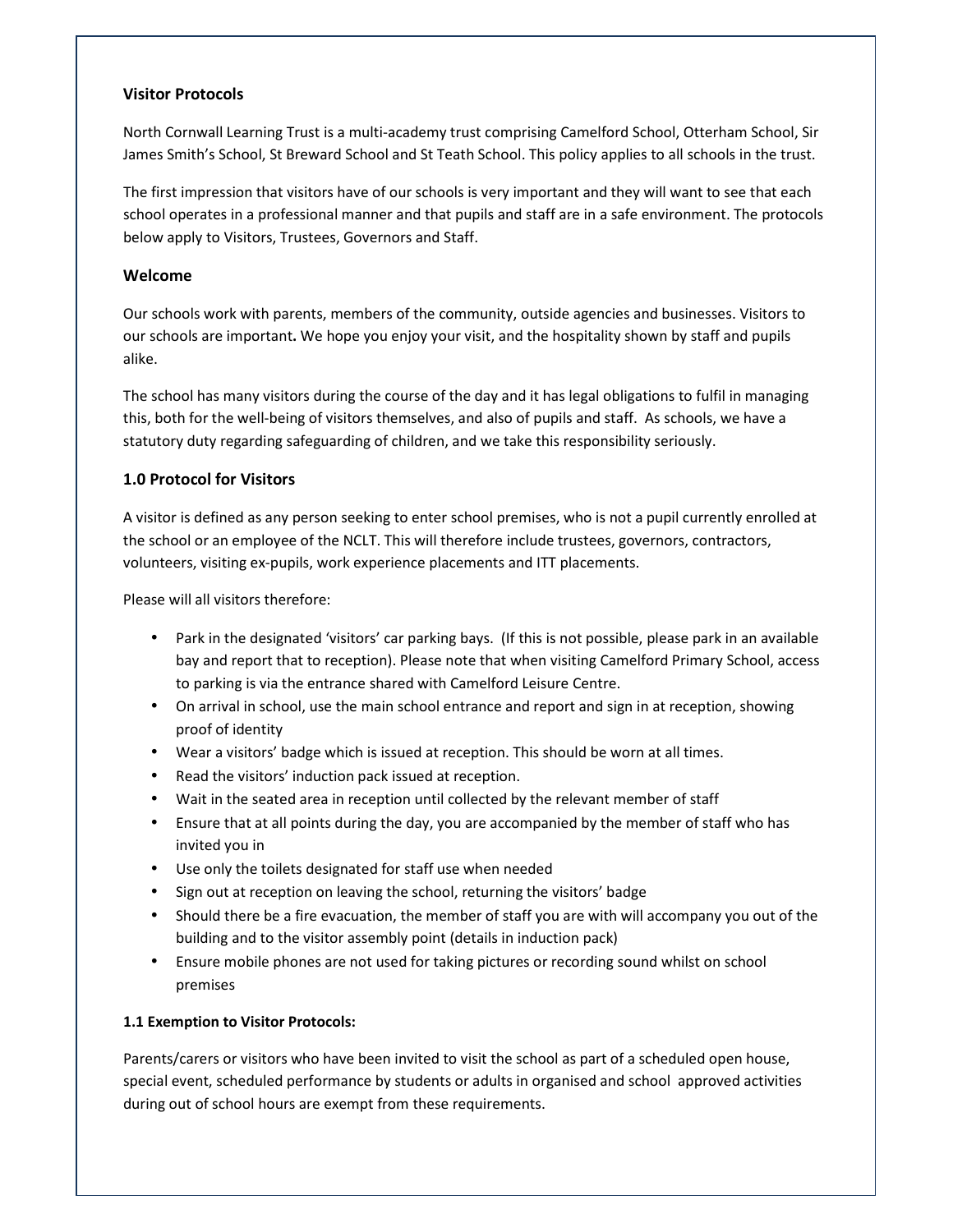# **2.0 Protocol for Staff, Governors, Trustees and Ofsted**

The school has many visitors during the course of the day and it has legal obligations to fulfil in managing this, both for the well-being of visitors themselves, and also of students and staff.

As a school, we have a statutory duty regarding safeguarding of children, and we take this responsibility seriously. In conjunction with this, staff should also read section 1 Protocol for Visitors above

#### **2.1 Visitors whose purpose is to meet with staff:**

If you have arranged for a visitor to meet with yourself or another member of staff, please ensure that:

- Reception staff are informed in advance of the name and purpose of the visit, so they can put it in the booking log
- You have spoken with your visitor prior to the visit, drawing attention to the following:
	- $\ddot{\bullet}$  They should park in the visitors' car park
	- $\ddot{\bullet}$  They should report to main reception and sign in, showing proof of identity
	- $\downarrow$  They should then wait in reception, to be collected by yourself (not by a student)
- Any visitor to the school is at all times accompanied by yourself or another member of staff to whom that responsibility is delegated
- At no point should a visitor be on their own with children
- Visitors only use staff cloakrooms if needed
- At the end of the visit, you accompany visitors to reception where they will sign out before leaving
- If there is a fire evacuation, you accompany visitors to the dedicated assembly point at the tennis courts (see the school's fire evacuation policy)
- Visitors not wearing a Visitor's Pass should be politely challenged (if considered safe to do so), to ask who they are, their business at the school and to be accompanied to Reception where appropriate
- Pupils should be encouraged to report immediately any visitor who is not appropriately 'badged'.

#### **2.2 Visitors whose purpose is to work with pupils in some capacity:**

Visitors may work with pupils in a variety of capacities, for example, to deliver a lesson (normally supervised by a member of staff), to meet with small groups of pupils or individuals (eg Careers).

Staff who arrange for visitors to work with children should agree the visit with the SLT and clarify supervision arrangements.

Please be mindful of the following guidance, which attends to safeguarding issues:

- Staff should ensure all the bullet point protocols above are complied with, as they apply equally to all visitors
- Any visitor who is not DBS checked must not be alone with students at any point. This includes whole class or small group teaching or one to one interviews of students. As most of the school is now covered with CCTV, visitors may be taken on a guided tour of the school provided they are accompanied by at least two students and the visitor does not have another tour of the school within a month.
- If a visitor is DBS checked, then at times they may work with students unaccompanied by another member of staff. At times this might be teaching a class or a one to one interview.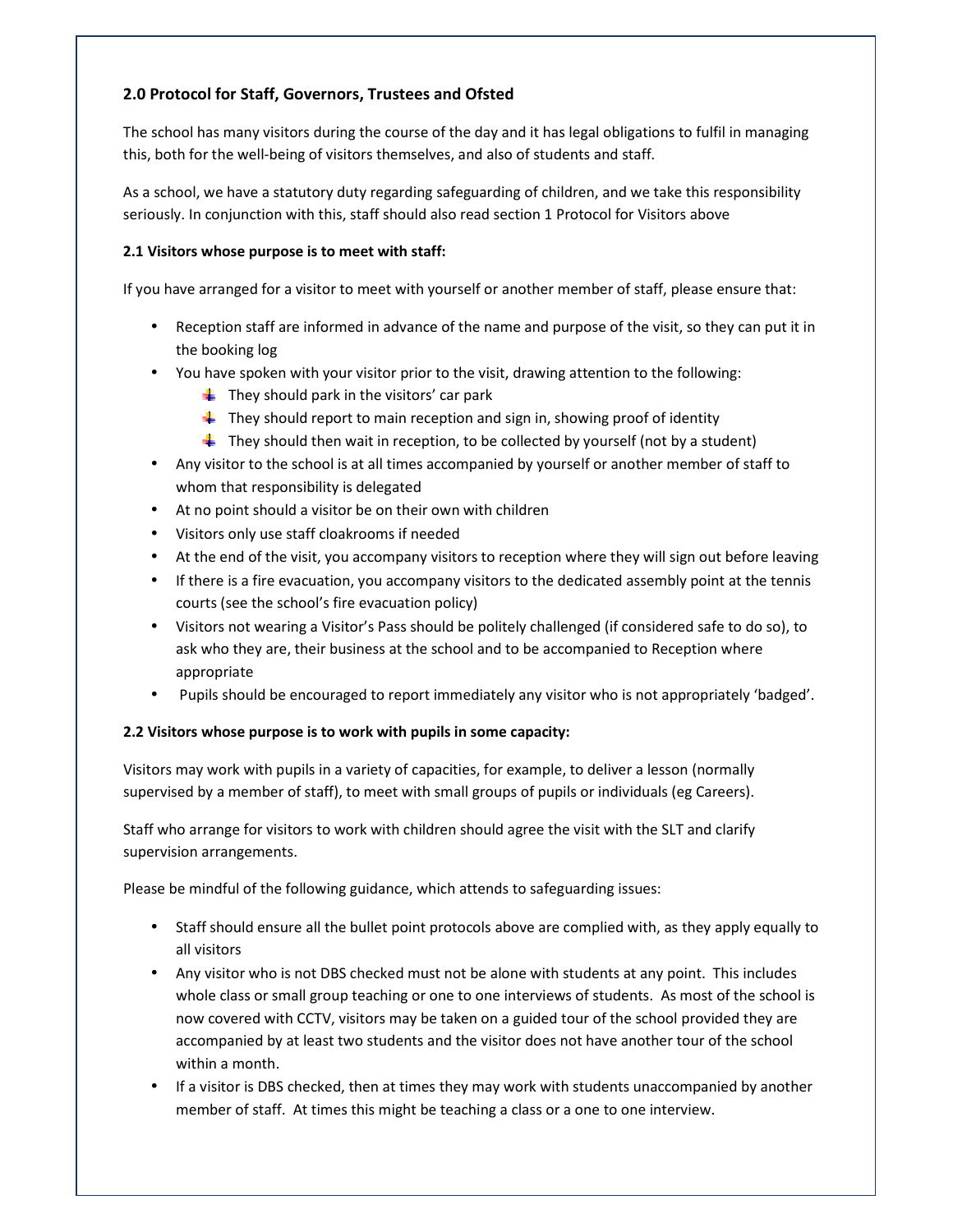- Regular visitors to the school must have a DBS check and be logged on the school's single central record
- Any visitor delivering a lesson or assembly must agree the content and tone of that with you, prior to the visit taking place. The content and tone must be in line with the schools ethos, be fully compliant with all Equal Opportunities legislation and take into account the age and ability of the pupils
- Visitors must comply with schools' responsibilities towards extremism and radicalisation as per the Prevent strategy. Individuals or organisations promoting extremist views will not be allowed on the school site during the school day nor able to hire any school facility outside of school hours. If school staff feel any visitor to the school, presenter or facilitator is promoting values and/or a message that is not in the spirit of the Prevent duties or is at variance to the values of the NCLT the visitor will be withdrawn from contact with pupils with immediate effect.

## **2.3 Staff working across NCLT schools**

Over time some staff are likely to be working in more than one school – they are referred to as NCLT staff. All staff will have a 'home' school but NCLT staff may spend some time one or more other schools. Whilst working in other schools NCLT staff are effectively 'visitors' and should expect to sign in and out at Reception and follow protocols as set down above. NCLT staff will need to wear the relevant school's ID. All NCLT staff will undergone enhanced DBS and barred list checks. NCLT teaching staff will also be checked that they are not prohibited from teaching.

#### **2.4 Local Governors, Trustees and Member**

The protocol for "all visitors" is to be followed by a Trustee/Governor visiting schools with the exception of issuing a Visitor's Pass; all Trustees and Governors should be in possession of school or NCLT ID. Should the Trustee/Governor not have their pass, they are to be issued a Visitor's Pass. NCLT Trustees and local governing body Governors will also undergo enhanced DBS checks.

#### **2.5 Protocol for Ofsted Inspectors/Inspection Team**

Ofsted Inspectors/Inspection teams must have their photo identity checked and the protocol for "all visitors" followed. The Headteacher is to be immediately informed of their arrival and Reception is to direct the Ofsted Team to the allocated room set aside for their use during the inspection. Separate arrangements may be in place for individual inspectors and this should be confirmed with the Headteacher.

#### **3.0 Protocol for Reception**

When dealing with Visitors, Reception staff should

- Ensure all visitors, including parents, report to Reception.
- Check the identity of the visitor and purpose of their visit. Issue Visitor's Pass.
- Request car registration details, if using school car parking.
- Ask the visitor to wait in the seated area of Reception.
- Contact the respective member of staff who will be meeting/hosting the visitor.

# **4.0 Protocol for parents/carers of pupils on roll**

Parents/carers may visit the school for a pre-arranged meeting, to meet with a member of staff to raise concerns, to drop off an item such as a packed lunch, or to collect their child for a medical appointment etc.